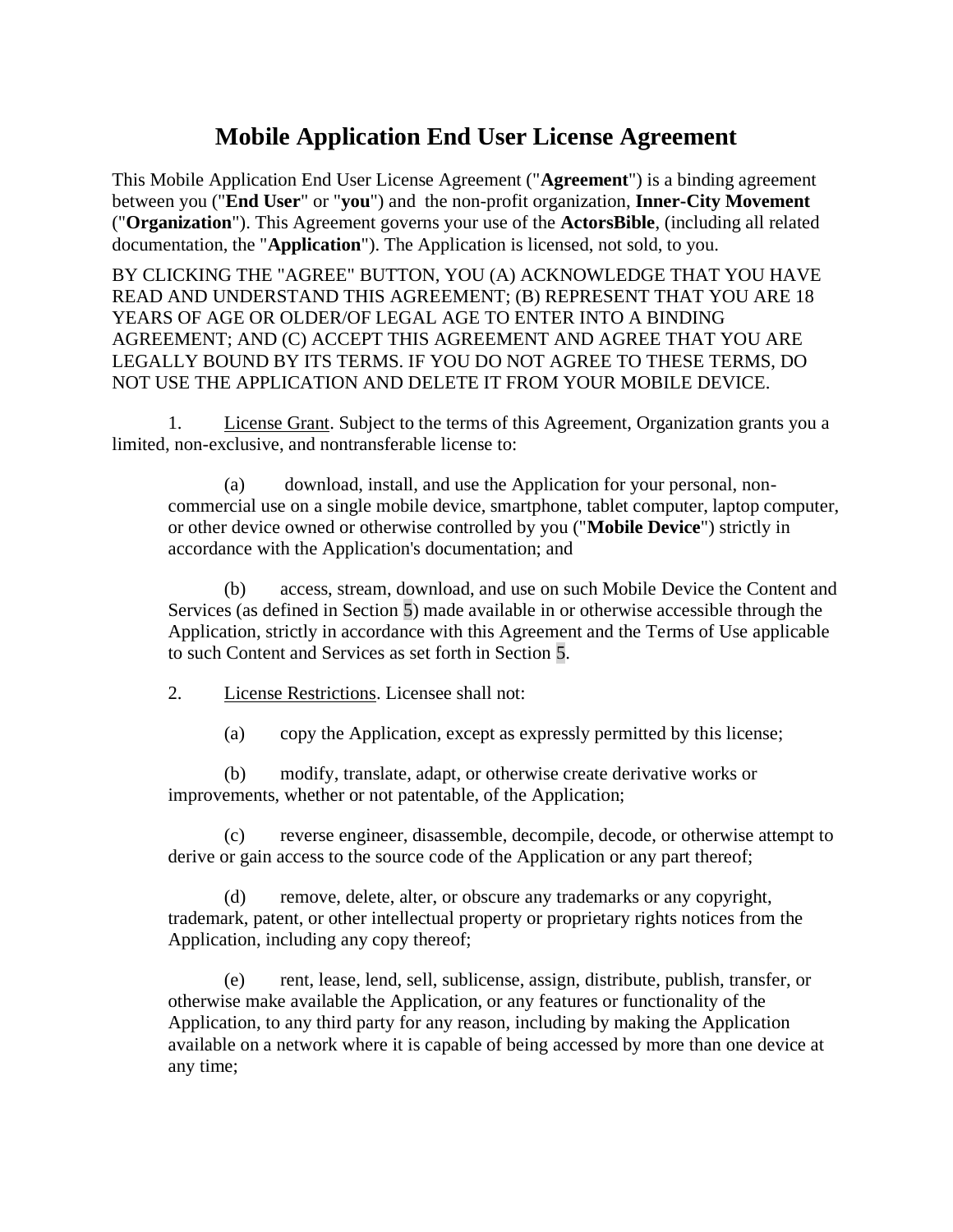(f) remove, disable, circumvent, or otherwise create or implement any workaround to any copy protection, rights management, or security features in or protecting the Application; or

(g) use the Application in, or in association with, the design, construction, maintenance, or operation of any hazardous environments or systems, including any power generation systems; aircraft navigation or communication systems, air traffic control systems, or any other transport management systems; safety-critical applications, including medical or life-support systems, vehicle operation applications or any police, fire, or other safety response systems; and military or aerospace applications, weapons systems, or environments.

3. Reservation of Rights. You acknowledge and agree that the Application is provided under license, and not sold, to you. You do not acquire any ownership interest in the Application under this Agreement, or any other rights thereto other than to use the Application in accordance with the license granted, and subject to all terms, conditions, and restrictions, under this Agreement. Organization reserves and shall retain itsentire right, title, and interest in and to the Application, including all copyrights, trademarks, and other intellectual property rights therein or relating thereto, except as expressly granted to you in this Agreement.

4. Collection and Use of Your Information. You acknowledge that when you download, install, or use the Application, Organization may use automatic means (including, for example, cookies and web beacons) to collect information about your Mobile Device and about your use of the Application. You also may be required to provide certain information about yourself as a condition to downloading, installing, or using the Application or certain of its features or functionality, and the Application may provide you with opportunities to share information about yourself with others. All information we collect through or in connection with this Application is subject to our Privacy Policy https://actors.bible/reg/privacy]. By downloading, installing, using, and providing information to or through this Application, you consent to all actions taken by us with respect to your information in compliance with the Privacy Policy.

<span id="page-1-0"></span>5. Content and Services. The Application may provide you with access to Organization's website located at https://actors.bible/ (the "**Website**") and products and services accessible thereon, and certain features, functionality, and content accessible on or through the Application may be hosted on the Website (collectively, "**Content and Services**"). Your access to and use of such Content and Services are governed by Website's Terms of Use and Privacy Policy located at [https://actors.bible/reg/tou] and [https://actors.bible/reg/privacy], which are incorporated herein by this reference. Your access to and use of such Content and Services may require you to acknowledge your acceptance of such Terms of Use and Privacy Policy and/or to register with the Website, and your failure to do so may restrict you from accessing or using certain of the Application's features and functionality. Any violation of such Terms of Use will also be deemed a violation of this Agreement.

6. Geographic Restrictions. The Content and Services are based in the Commonwealth of Pennsylvania in the United States and provided for access and use only by persons located in countries where such use is not prohibited by law or custom. You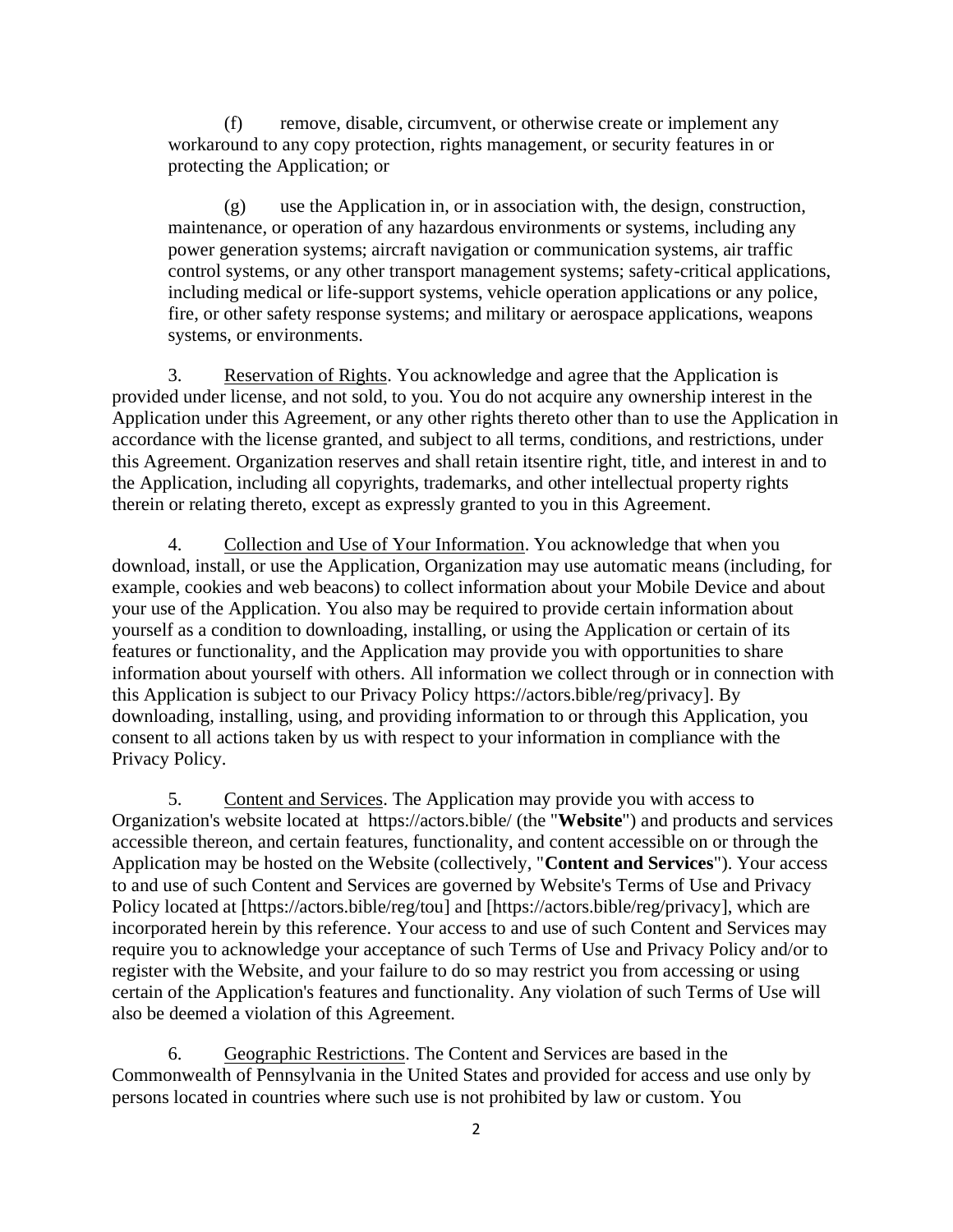acknowledge that you may not be able to access all or some of the Content and Services outside of the United States and that access thereto may not be legal by certain persons or in certain countries. If you access the Content and Services from outside the United States, you are responsible for compliance with local laws.

7. Updates. Organization may from time to time in its sole discretion develop and provide Application updates, which may include upgrades, bug fixes, patches, other error corrections, and/or new features (collectively, including related documentation, "**Updates**"). Updates may also modify or delete in their entirety certain features and functionality. You agree that Organization has no obligation to provide any Updates or to continue to provide or enable any particular features or functionality. Based on your Mobile Device settings, when your Mobile Device is connected to the internet either:

(a) the Application will automatically download and install all available Updates; or

(b) you may receive notice of or be prompted to download and install available Updates.

You shall promptly download and install all Updates and acknowledge and agree that the Application or portions thereof may not properly operate should you fail to do so. You further agree that all Updates will be deemed part of the Application and be subject to all terms and conditions of this Agreement.

8. Third-Party Materials. The Application may display, include, or make available third-party content (including data, information, applications, and other products, services, and/or materials) or provide links to third-party websites or services, including through thirdparty advertising ("**Third-Party Materials**"). You acknowledge and agree that Organization is not responsible for Third-Party Materials, including their accuracy, completeness, timeliness, validity, copyright compliance, legality, decency, quality, or any other aspect thereof. Organization does not assume and will not have any liability or responsibility to you or any other person or entity for any Third-Party Materials. Third-Party Materials and links thereto are provided solely as a convenience to you, and you access and use them entirely at your own risk and subject to such third parties' terms and conditions.

<span id="page-2-0"></span>9. Term and Termination.

(a) The term of Agreement commences when you download the Application and will continue in effect until terminated by you or Organization as set forth in this Section [9.](#page-2-0)

(b) You may terminate this Agreement by deleting the Application and all copies thereof from your Mobile Device.

(c) Organization may terminate this Agreement at any time without notice. In addition, this Agreement will terminate immediately and automatically without any notice if you violate any of the terms and conditions of this Agreement.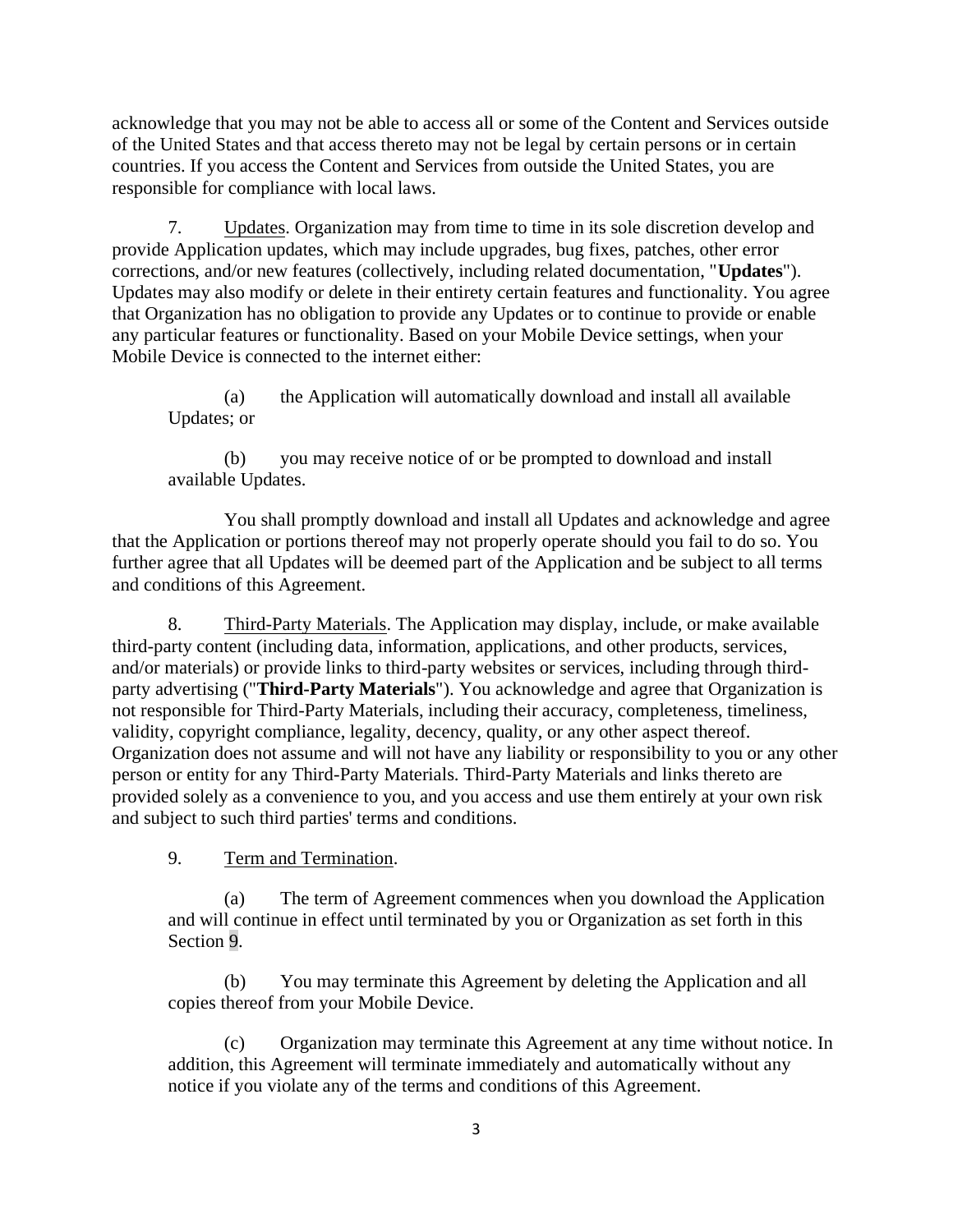(d) Upon termination:

(i) all rights granted to you under this Agreement will also terminate; and

(ii) you must cease all use of the Application and delete all copies of the Application from your Mobile Device and account.

(e) Termination will not limit any of Organization's rights or remedies at law or in equity.

10. Disclaimer of Warranties. THE APPLICATION IS PROVIDED TO LICENSEE "AS IS" AND WITH ALL FAULTS AND DEFECTS WITHOUT WARRANTY OF ANY KIND. TO THE MAXIMUM EXTENT PERMITTED UNDER APPLICABLE LAW, ORGANIZATION, ON ITS OWN BEHALF AND ON BEHALF OF ITS AFFILIATES AND ITS AND THEIR RESPECTIVE LICENSORS AND SERVICE PROVIDERS, EXPRESSLY DISCLAIMS ALL WARRANTIES, WHETHER EXPRESS, IMPLIED, STATUTORY, OR OTHERWISE, WITH RESPECT TO THE APPLICATION, INCLUDING ALL IMPLIED WARRANTIES OF MERCHANTABILITY, FITNESS FOR A PARTICULAR PURPOSE, TITLE, AND NON-INFRINGEMENT, AND WARRANTIES THAT MAY ARISE OUT OF COURSE OF DEALING, COURSE OF PERFORMANCE, USAGE, OR TRADE PRACTICE. WITHOUT LIMITATION TO THE FOREGOING, ORGANIZATION PROVIDES NO WARRANTY OR UNDERTAKING, AND MAKES NO REPRESENTATION OF ANY KIND THAT THE APPLICATION WILL MEET YOUR REQUIREMENTS, ACHIEVE ANY INTENDED RESULTS, BE COMPATIBLE, OR WORK WITH ANY OTHER SOFTWARE, APPLICATIONS, SYSTEMS, OR SERVICES, OPERATE WITHOUT INTERRUPTION, MEET ANY PERFORMANCE OR RELIABILITY STANDARDS, OR BE ERROR-FREE, OR THAT ANY ERRORS OR DEFECTS CAN OR WILL BE CORRECTED.

SOME JURISDICTIONS DO NOT ALLOW THE EXCLUSION OF OR LIMITATIONS ON IMPLIED WARRANTIES OR THE LIMITATIONS ON THE APPLICABLE STATUTORY RIGHTS OF A CONSUMER, SO SOME OR ALL OF THE ABOVE EXCLUSIONS AND LIMITATIONS MAY NOT APPLY TO YOU.

11. Limitation of Liability. TO THE FULLEST EXTENT PERMITTED BY APPLICABLE LAW, IN NO EVENT WILL ORGANIZATION OR ITS AFFILIATES, OR ANY OF ITS OR THEIR RESPECTIVE LICENSORS OR SERVICE PROVIDERS, HAVE ANY LIABILITY ARISING FROM OR RELATED TO YOUR USE OF OR INABILITY TO USE THE APPLICATION OR THE CONTENT AND SERVICES FOR:

(a) PERSONAL INJURY, PROPERTY DAMAGE, LOST PROFITS, COST OF SUBSTITUTE GOODS OR SERVICES, LOSS OF DATA, LOSS OF GOODWILL, BUSINESS INTERRUPTION, COMPUTER FAILURE OR MALFUNCTION, OR ANY OTHER CONSEQUENTIAL, INCIDENTAL, INDIRECT, EXEMPLARY, SPECIAL, OR PUNITIVE DAMAGES.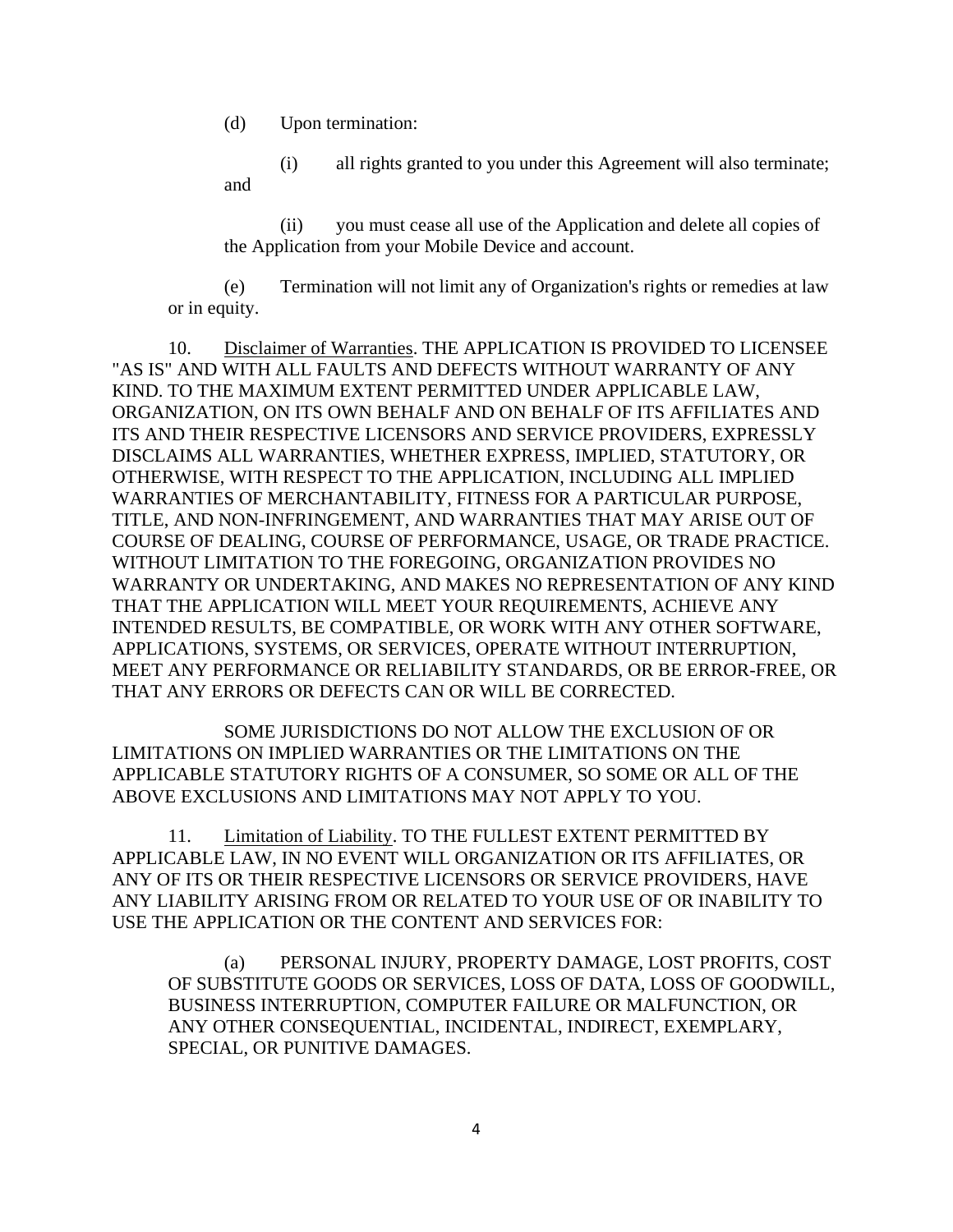## (b) DIRECT DAMAGES IN AMOUNTS THAT IN THE AGGREGATE EXCEED THE AMOUNT ACTUALLY PAID BY YOU FOR THE APPLICATION.

THE FOREGOING LIMITATIONS WILL APPLY WHETHER SUCH DAMAGES ARISE OUT OF BREACH OF CONTRACT, TORT (INCLUDING NEGLIGENCE), OR OTHERWISE AND REGARDLESS OF WHETHER SUCH DAMAGES WERE FORESEEABLE OR ORGANIZATION WAS ADVISED OF THE POSSIBILITY OF SUCH DAMAGES. SOME JURISDICTIONS DO NOT ALLOW CERTAIN LIMITATIONS OF LIABILITY SO SOME OR ALL OF THE ABOVE LIMITATIONS OF LIABILITY MAY NOT APPLY TO YOU.

12. Indemnification. You agree to indemnify, defend, and hold harmless Organization and its officers, directors, employees, agents, affiliates, successors, and assigns from and against any and all losses, damages, liabilities, deficiencies, claims, actions, judgments, settlements, interest, awards, penalties, fines, costs, or expenses of whatever kind, including [reasonable] attorneys' fees, arising from or relating to your use or misuse of the Application or your breach of this Agreement, including but not limited to the content you submit or make available through this Application.]

13. Export Regulation. The Application may be subject to US export control laws, including the Export Control Reform Act and its associated regulations. You shall not, directly or indirectly, export, re-export, or release the Application to, or make the Application accessible from, any jurisdiction or country to which export, re-export, or release is prohibited by law, rule, or regulation. You shall comply with all applicable federal laws, regulations, and rules, and complete all required undertakings (including obtaining any necessary export license or other governmental approval), prior to exporting, re-exporting, releasing, or otherwise making the Application available outside the US.

14. Severability. If any provision of this Agreement is illegal or unenforceable under applicable law, the remainder of the provision will be amended to achieve as closely as possible the effect of the original term and all other provisions of this Agreement will continue in full force and effect.

15. Governing Law. This Agreement is governed by and construed in accordance with the internal laws of the Commonwealth of Pennsylvania without giving effect to any choice or conflict of law provision or rule. Any legal suit, action, or proceeding arising out of or related to this Agreement or the Application shall be instituted exclusively in the federal courts of the United States or the courts of the Commonwealth of Pennsylvania in each case located in Philadelphia and Philadelphia County. You waive any and all objections to the exercise of jurisdiction over you by such courts and to venue in such courts.

16. Limitation of Time to File Claims. ANY CAUSE OF ACTION OR CLAIM YOU MAY HAVE ARISING OUT OF OR RELATING TO THIS AGREEMENT OR THE APPLICATION MUST BE COMMENCED WITHIN ONE (1) YEAR AFTER THE CAUSE